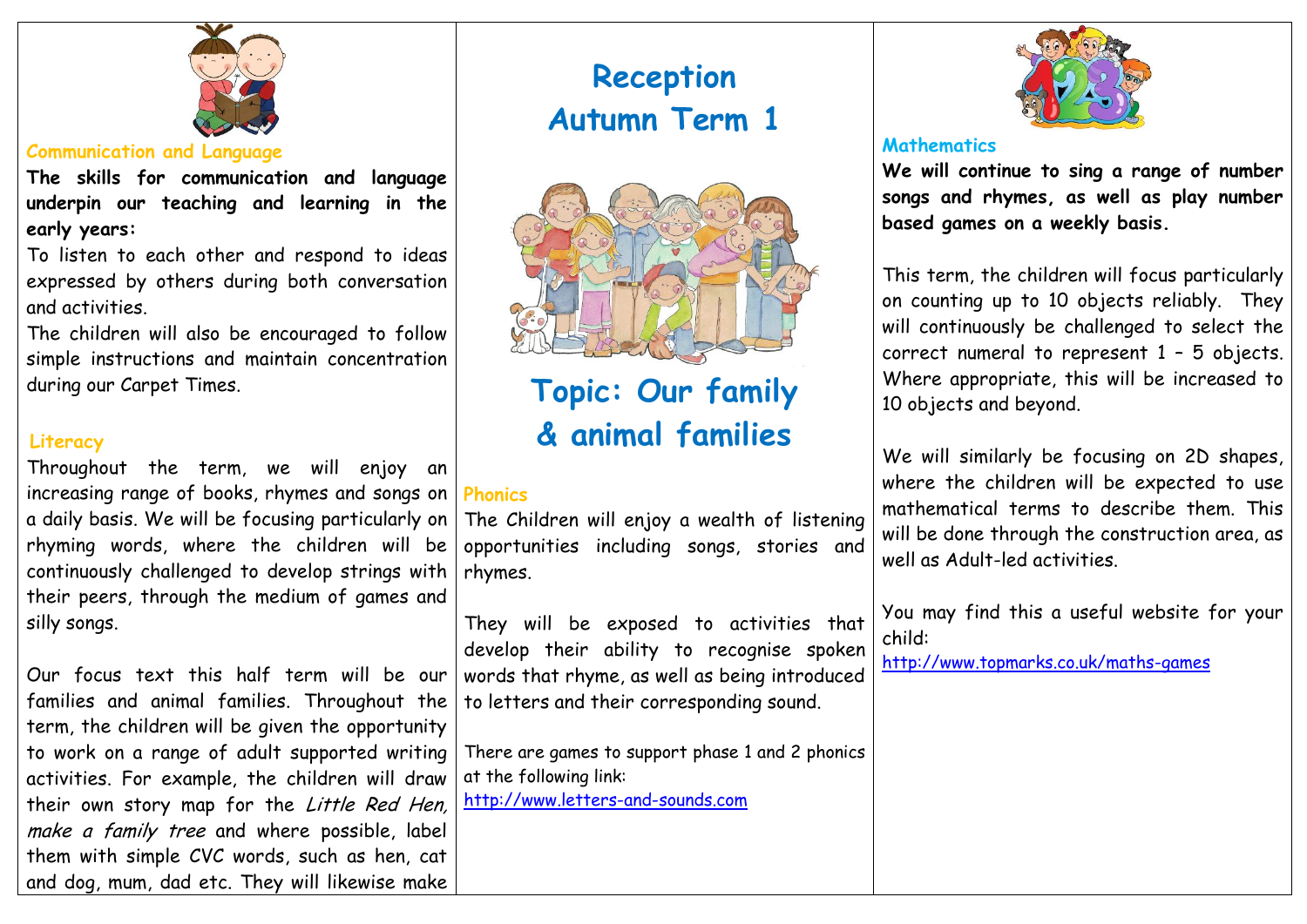their own recipes for making bread, and will also be encouraged to write their own letter to the Little Red Hen.

During child initiated play, they will be encouraged to write their own name on all of their work as well as labelling pictures. We will talk to them about the marks they make as they draw, write and paint, allowing them to give meaning to their marks.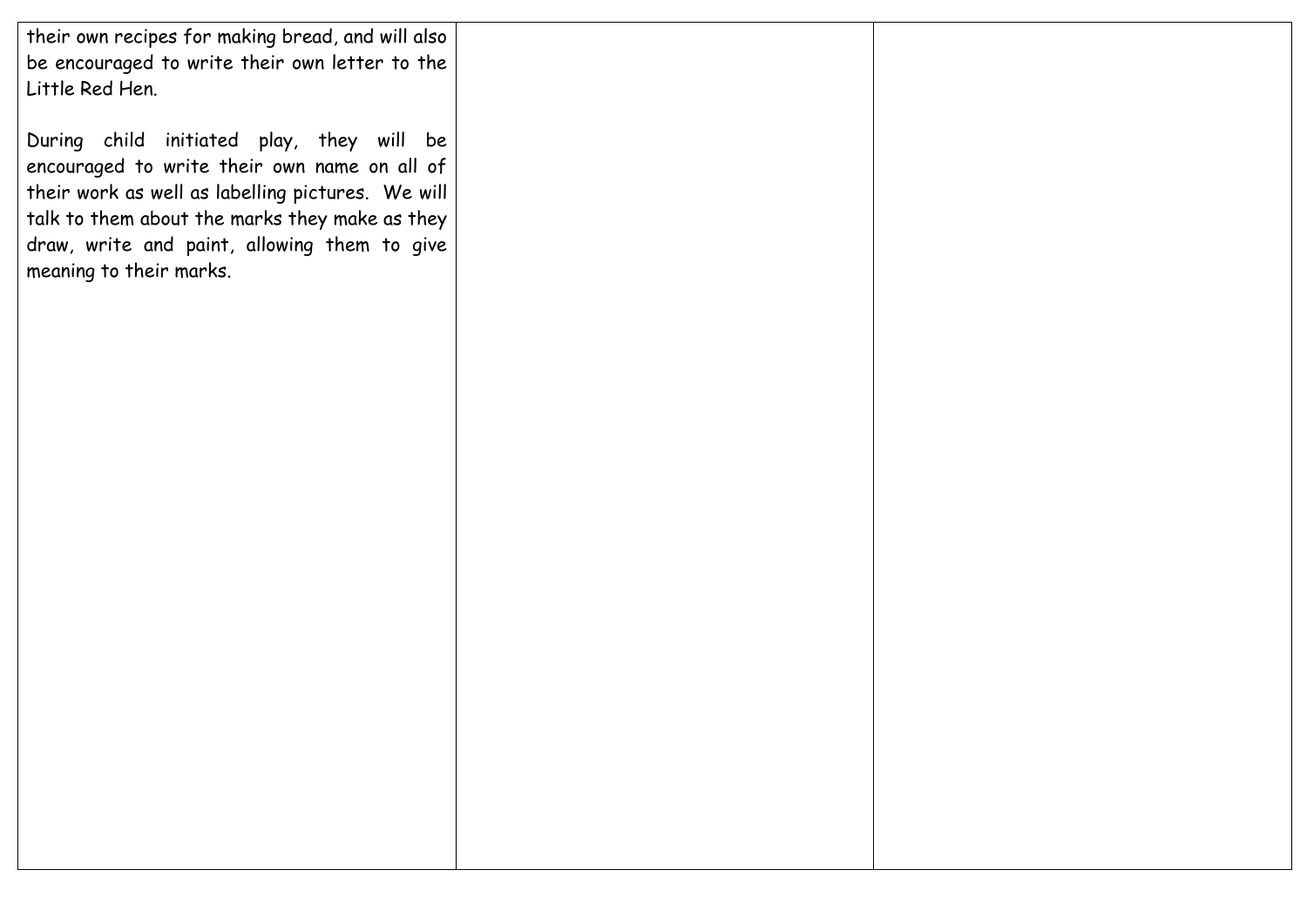

**Physical Development**

This term, we will be encouraging the children to experiment with different ways of moving, both outside and in the school hall.

We will also play lots of chasing and ring games, to heighten special awareness and encourage the children to change both direction and speed to avoid an obstacle.

They will likewise have lots of opportunities to use one handed tools, such as scissors, pencils, pens and paint brushes, screwdrivers, tweezers etc. to improve their fine motor skills.



## **Understanding the World**

The children will be given lots of opportunities to learn about life in our families and our world this term. We will be learning about the life cycle of animals, and looking at other animal families that live on a farm, as well as babies in our families and how they change. We are hoping to arrange a visit to a local farm to support this learning further.



## **Personal, Social and Emotional Development**

This term, we focus particularly on settling the children into their new school routines, and helping them to adjust to a longer day.

On a weekly basis we will talk about behavioural expectations in Reception Class, as well as other areas of the school. We will encourage and teach the children to be more independent allowing them to access all areas in our provision.

We will also encourage the children to interact with their peers, and act as good role models for our Nursery children when in the Outdoor Learning environment.



This half term we will start by exploring the topic 'Myself.' We will focus on how our families celebrate events and which traditions they have. We will then explore how people celebrate in the Local Church. Following this, the children will then be introduced to the topic of 'Gathering', where they will learn how the Church family



# **Expressive Arts and Design**

This half term, the children will be introduced to Wiggle and Jiggle, as well as Dough Disco, to build upon their repertoire of songs and dances.

They will likewise be given lots of opportunities to explore and manipulate different materials to create new effects.

They will also enjoy various creative activities involving the Little Red Hen and our families.



# **Other information**

Baking – We will bake every Friday and will endeavour to link this to our theme where possible. E.g. We will be baking bread with the children, just like the Little Red Hen! We will try experimenting with different types of bread.

Our book bags should be brought to school every day.